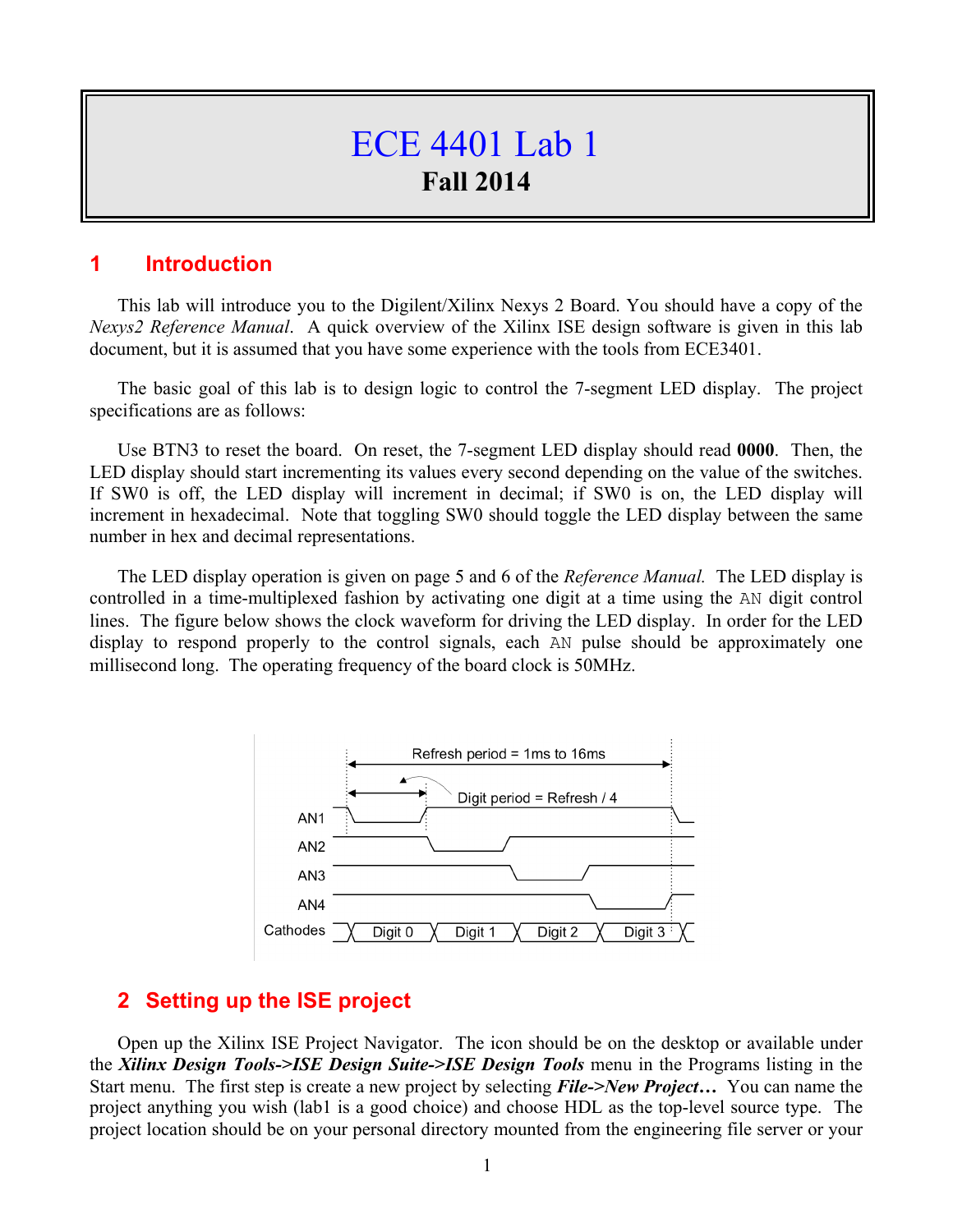own flash drive. If you save the project on the local disk of the computer, it may disappear the next time you log in. Click *Next* and you are given an opportunity to select the device and design flow for the project. Fill in the values as shown on the next page.

| Specify device and project properties.<br>Select the device and design flow for the project |                       |  |
|---------------------------------------------------------------------------------------------|-----------------------|--|
|                                                                                             |                       |  |
|                                                                                             |                       |  |
| <b>Property Name</b>                                                                        | Value                 |  |
| <b>Evaluation Development Board</b>                                                         | <b>None Specified</b> |  |
| <b>Product Category</b>                                                                     | All                   |  |
| Family                                                                                      | Spartan3E             |  |
| Device                                                                                      | <b>XC3S500E</b>       |  |
| Package                                                                                     | FG320                 |  |
| Speed                                                                                       | -4                    |  |
|                                                                                             |                       |  |
| Top-Level Source Type                                                                       | <b>HDL</b>            |  |
| <b>Synthesis Tool</b>                                                                       | XST (VHDL/Verilog)    |  |
| Simulator                                                                                   | ISim (VHDL/Verilog)   |  |
| Preferred Language                                                                          | <b>VHDL</b>           |  |
| Property Specification in Project File                                                      | Store all values      |  |
| Manual Compile Order                                                                        |                       |  |
| <b>VHDL Source Analysis Standard</b>                                                        | VHDL-93               |  |
|                                                                                             |                       |  |

You can click *Next* and then finally click *Finish* to complete creating the new project.

Once you have created the project, you can now create your toplevel VHDL file. Right click on the project name in the left top panel and choose *New Source…*. In the window that pops up, choose *VHDL Module* as the source type. The file name can be anything, but for consistency give it the same as the name of your project file. The location should be the same as your project. Click *Next* and then on the next screen, enter the port names if you wish at this time and click *Next* again. You can click *Finish* to create a template VHDL file. For this lab, you will need inputs corresponding to the system clock, the reset button, and the SW0 switch. For outputs, you will need the segment display signal outputs.